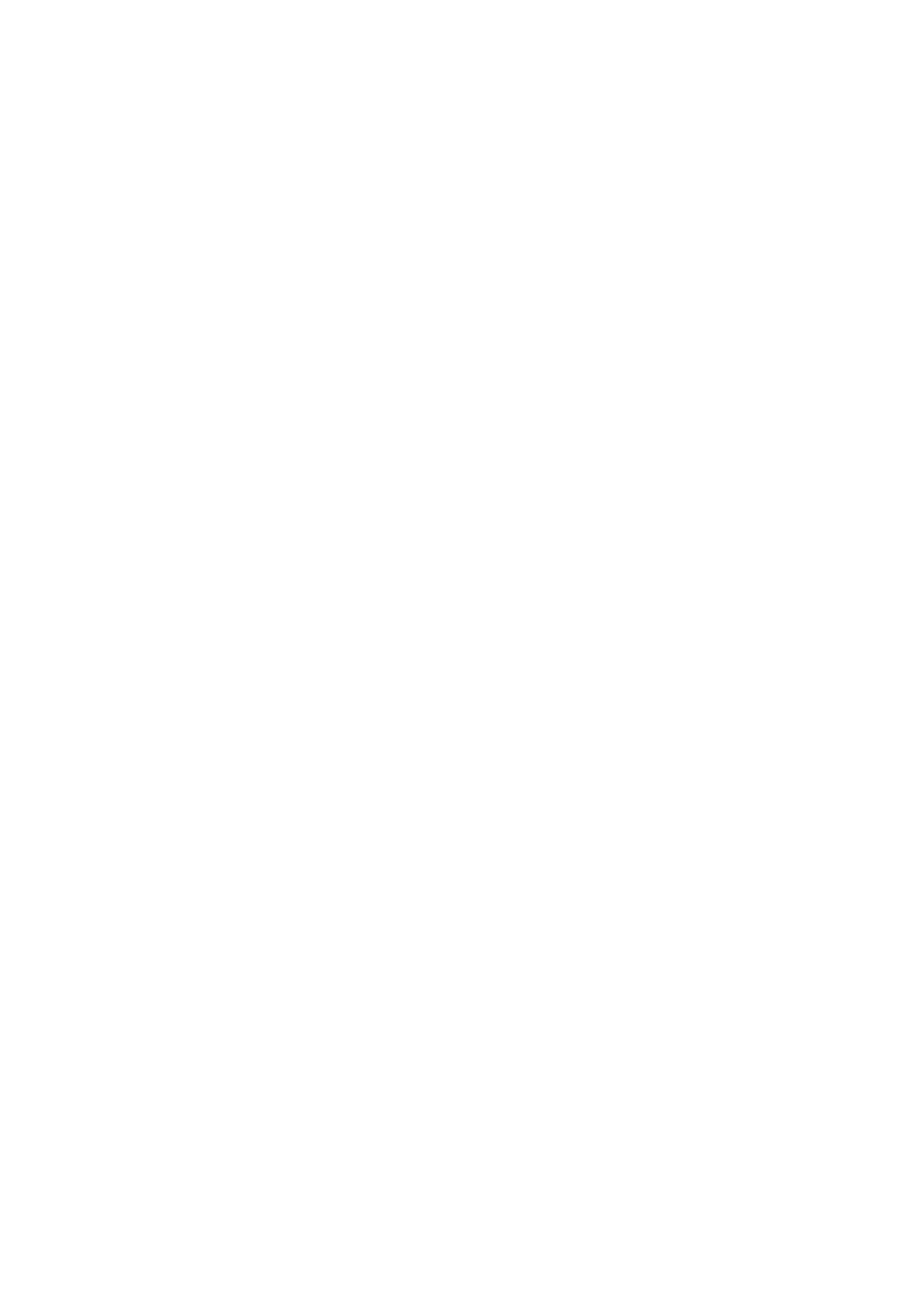| . .<br>Wood<br>at Bradlev:<br>; apply to<br>) all activities at<br>mitigations |
|--------------------------------------------------------------------------------|
|--------------------------------------------------------------------------------|

| ٢ |                                 |              | <b>Risk Before Mitigation</b> |                         |  |
|---|---------------------------------|--------------|-------------------------------|-------------------------|--|
|   | Staff/leaders/<br><b>Adults</b> | Liklihood    | <b>Severity</b>               | <b>Risk</b>             |  |
|   | Yes                             | $\mathbf{2}$ | $\mathbf{3}$                  | $6\phantom{a}$          |  |
|   |                                 |              |                               |                         |  |
|   | <b>Yes</b>                      | $\mathbf 1$  | $\mathbf{3}$                  | $\mathbf{3}$            |  |
|   | Yes                             | $\mathbf{1}$ | $\mathbf{3}$                  | $\mathbf{3}$            |  |
|   |                                 |              |                               |                         |  |
|   | Yes                             | $\mathbf{3}$ | $\mathbf{2}$                  | $\bf 6$                 |  |
|   | Yes                             | $\mathbf{2}$ | $\mathbf{2}$                  | $\overline{\mathbf{4}}$ |  |
|   | Yes                             | 3            | $\mathbf{2}$                  | $\bf 6$                 |  |
|   |                                 |              |                               |                         |  |
|   | Yes                             | $\mathbf{1}$ | $\mathbf{3}$                  | $\mathbf{3}$            |  |
|   | Yes                             | $\mathbf 2$  | 3                             | $\bf 6$                 |  |
|   |                                 |              |                               |                         |  |
|   | Yes                             | $\mathbf 2$  | $\mathbf 3$                   | $\bf 6$                 |  |
|   |                                 |              |                               |                         |  |
|   | Yes                             | 3            | 3                             | 9                       |  |

3x3 RISK MATRIX

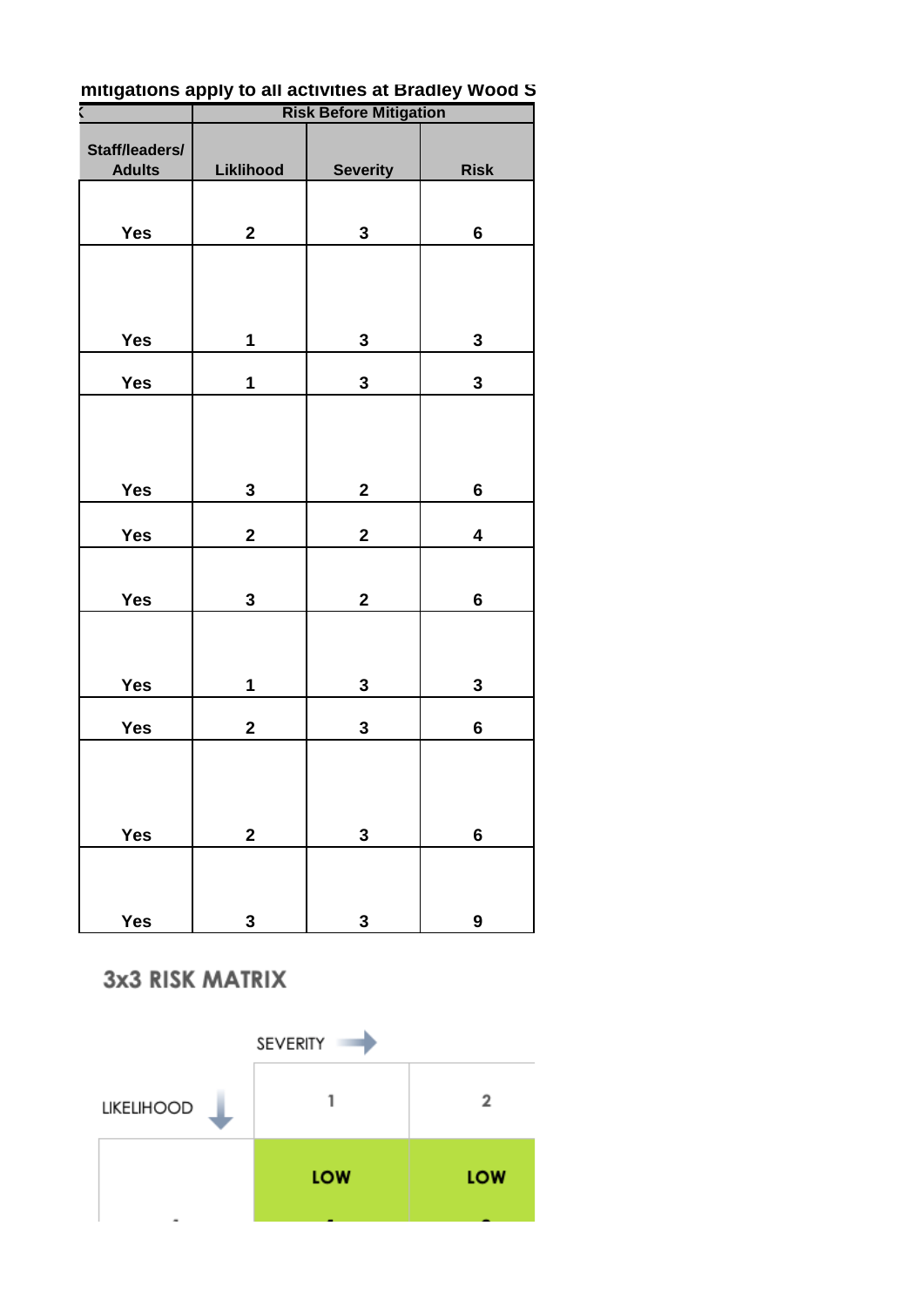| 1              | -1-                    | $-2-$                  |
|----------------|------------------------|------------------------|
| $\overline{2}$ | LOW<br>$-2-$           | <b>MEDIUM</b><br>$-4-$ |
| 3              | <b>MEDIUM</b><br>$-3-$ | <b>HIGH</b><br>$-6-$   |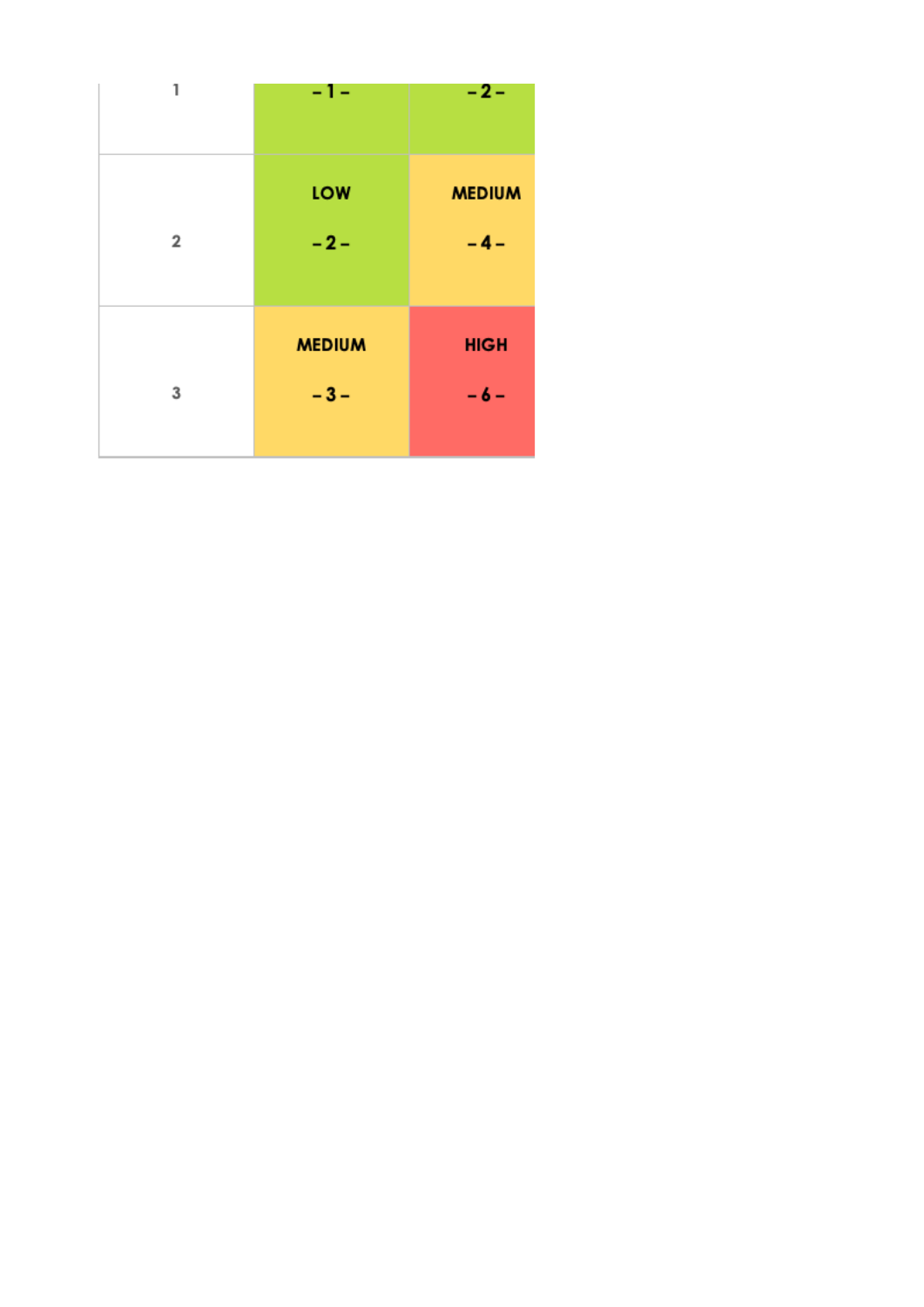| <b>CONTROLS TAKEN TO MINIMISE RISKS</b>                       | Liklihood      | <b>Severity</b> | <b>Score</b>   |
|---------------------------------------------------------------|----------------|-----------------|----------------|
| First aid kits allocated to each activity area / activity     |                |                 |                |
| equipment set - all leaders / instructors are adequatly first |                |                 |                |
| aid qualified.                                                | 1              | 3               | 3              |
| All activities are subject to either The Scout permit         |                |                 |                |
| system, NGB system (if applicable) or site specific           |                |                 |                |
| permitting systems. Permits are reviewed in line with the     |                |                 |                |
| relevant guidance. Records are kept on the scout              |                |                 |                |
| database.                                                     | 1              | $\overline{2}$  | $\overline{2}$ |
| Instructor ages are in line with the relevant guidelines      |                |                 |                |
| from the above systems for each activity.                     | 1              | $\overline{2}$  | $\overline{2}$ |
| Current scout rules followed for all activities and around    |                |                 |                |
| the site. Activities where close proximity to people is       |                |                 |                |
| essential by instructors i.e. zip platform will be monitored  |                |                 |                |
| in line with current guidance - PPE will be provided if       |                |                 |                |
| required.                                                     | $\overline{2}$ | $\overline{2}$  | 4              |
| All ratios are set in line with permit or NGB rules -         |                |                 |                |
| whichever applies to each activity.                           | 1              | $\overline{2}$  | $\overline{2}$ |
| Trained instructor, group leaders will be present to          |                |                 |                |
| supervise or sufficient supervision in place. Persons         |                |                 |                |
| failing to follow rules will be asked to leave                | $\overline{2}$ | $\overline{2}$  | 4              |
| Equipment maintainance regime in place for all activities     |                |                 |                |
| including regular checks and records. Failed equimpment       |                |                 |                |
| is placed in quarantine until repairs / disposal has taken    |                |                 |                |
| place                                                         | 1              | $\overline{2}$  | $\overline{2}$ |
| All equipment is secured at when not in use. keys only        |                |                 |                |
| permitted to authorised persons.                              | 1              | $\overline{2}$  | $\overline{2}$ |
| All activities are subject to either The Scout permit         |                |                 |                |
| system, NGB system (if applicable) or site specific           |                |                 |                |
| permitting systems. Permits are reviewed in line with the     |                |                 |                |
| relevant guidance. Records are kept on the scout              |                |                 |                |
| database.                                                     | 1              | $\overline{2}$  | $\overline{2}$ |
| Areas are restricted when not in use and locked - keys        |                |                 |                |
| only permitted to responsible persons. Regular                |                |                 |                |
| inspections during downtime to ensure security integrity is   |                |                 |                |
| maintained.                                                   | $\overline{2}$ | $\overline{2}$  |                |

## **Cout Campsite and this RA will sit alongside all other activity RAs.**

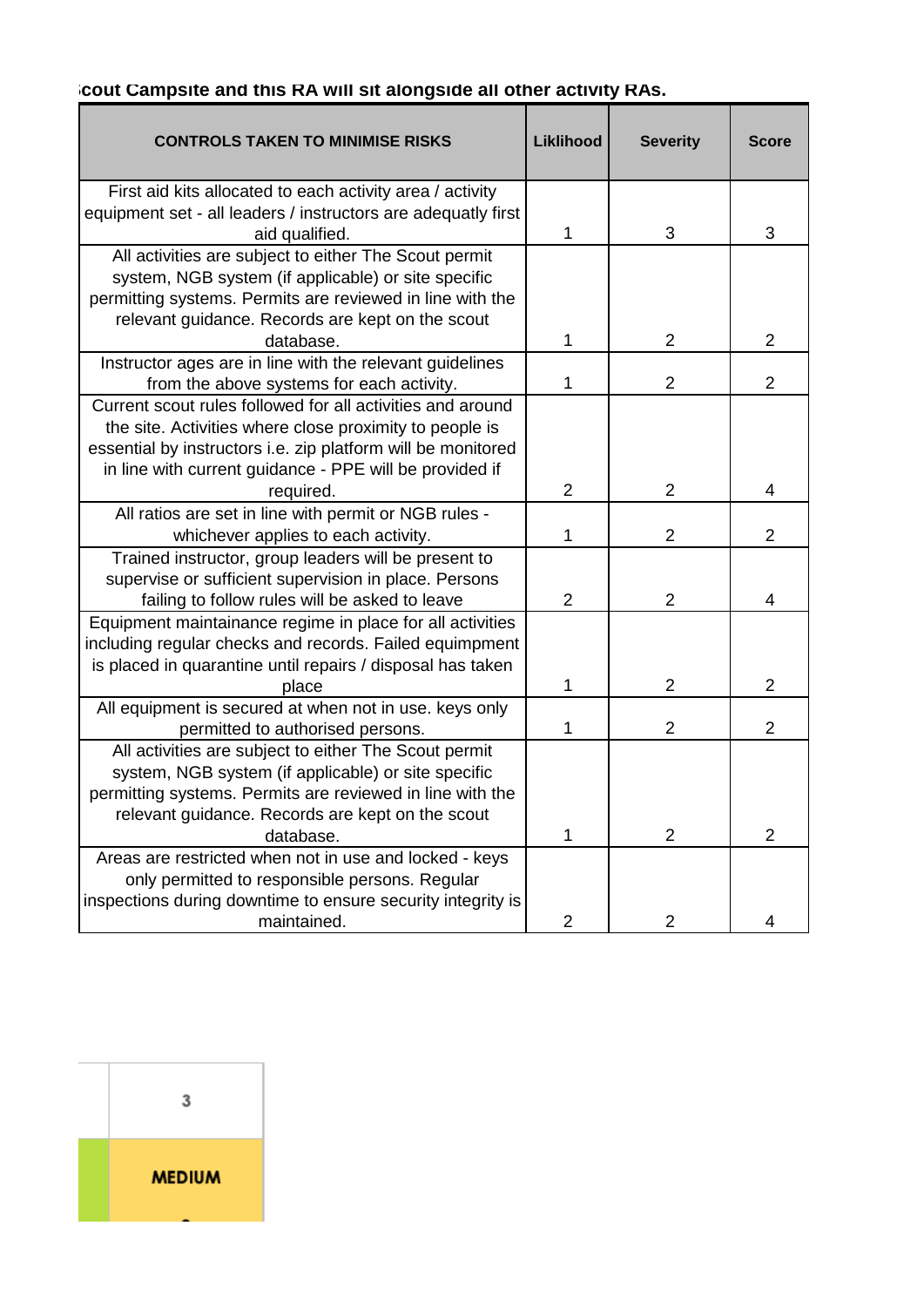